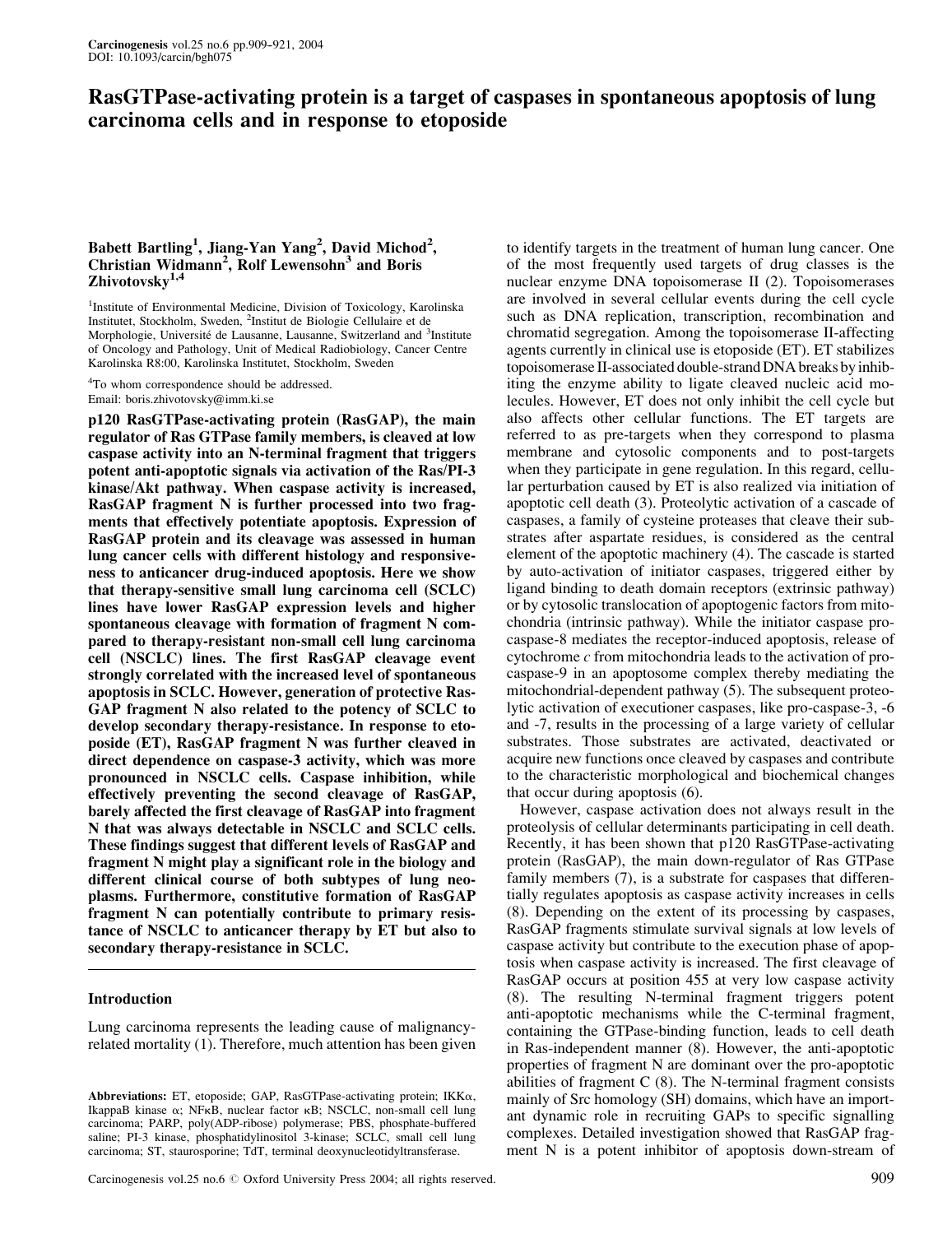caspase activation as shown for caspase-9 (8). Although fragment N does not contain the GAP domain, it effectively protects cells by initiating the chain of protein reactions involved in the Ras-mediated pathway. The homology domain SH3, which is flanked by two SH2 domains, has been suggested to be involved in this process (9). Subsequent activation of the phosphatidylinositol (PI)-3 kinase results in the phosphorylation of target proteins that contain pleckstrin homology domains for binding to the inner plasma membrane. In Ras-GAP fragment N signalling, the serine/threonine kinase Akt (also known as protein kinase B) has been shown to be an effector of the PI-3 kinase pathway (10) via PDK1 (3-phosphoinositide-dependent kinase)-mediated phosphorylation (11). The PI-3 kinase-induced stimulation of Akt can contribute to cell survival through a number of mechanisms. This includes the inhibition of Bad activity (12) but also the suppression of Bax translocation to mitochondria (13), blocking of procaspase-9 activation (14) and stimulation of the transcription factor NF $\kappa$ B activity via IkappaB kinase  $\alpha$  (IKK $\alpha$ ) (15). However, NFkB plays no role in the anti-apoptotic function of fragment N (10). At higher levels of caspase activity, the protective effect of RasGAP fragment N is abolished when fragment N is cleaved at position 157. This second cleavage event causes the formation of two N-terminal RasGAP fragments, named N1 and N2, which can effectively potentiate apoptotic cell death (8).

The aim of the present study was to investigate the expression and cleavage pattern of RasGAP in a panel of lung cancer cell lines with different histology and sensitivity to anticancer treatment. Human lung carcinomas are broadly classified into non-small cell lung carcinomas (NSCLC) and small cell lung carcinomas (SCLC). This simplified grouping is based on the histology, biology and clinical behaviour of the tumours and their treatment options (16). Both subtypes differ in their initial responsiveness to chemotherapeutic agents including ET (17). While chemotherapy provides rather poor response rates in NSCLC patients with rare complete remissions, SCLC belong to the most drug-sensitive tumours. SCLC accounts for  $\approx$  20-25% of all human lung cancers and, despite primary chemo- and radiosensitivity, SCLC bears the poorest prognosis of all lung cancer histologies due to fast tumour expansion, early metastasis and high incidence of relapse along with the subsequent development of therapy resistance (18). Therefore, the resistance to treatment represents the major problem in the therapy of NSCLC and SCLC as well. The poor responsiveness to topoisomerase II inhibitors might link to increased expression of topoisomerase II, lowered drug accumulation due to expression of membrane `pump' proteins, altered cytotoxic signalling through stress-activated protein kinases and alterations in cell cycle proteins (19). Previously, it has been shown that the different susceptibility of SCLC and NSCLC to undergo apoptosis is related to the reduced drug response of malignant lung neoplasm (20). While SCLC cells undergo cell death in caspase-dependent and -independent manner, the caspase-mediated pathway of apoptosis is inefficient in NSCLC mainly because of a defective translocation of active caspase-3 into the nucleus (21). While the reduced nuclear localization of caspase-3 represents a key regulator of cell death influencing the responsiveness to chemotherapeutic agents in NSCLC, mechanisms involved in the acquired chemoresistance in SCLC are not yet fully understood.

The PI-3 kinase/Akt pathway has been found to play a significant role in the survival of experimental cancer cell lines including NSCLC and SCLC (22,23). Furthermore, altered expression of RasGAP is involved in tumorigenesis as well (24) that might consequently lead to an impaired controlling of p21 Ras signalling and other down-stream signalling pathways (7). Based on these observations and that generation of the N-terminal RasGAP fragment participates in survival mechanisms via PI-3 kinase/Akt, we were interested in analysing the level of RasGAP and its N-terminal cleavage products in NSCLC and SCLC upon treatment of lung cancer cell lines with ET in relation to caspase activity and extent of apoptosis.

# Material and methods

### Antibodies and reagents

An antisera against the N-terminal moiety of RasGAP was produced in rabbits injected with a fusion protein consisting of a stretch of 6 histidine linked to amino acids 158-455 of RasGAP. This antigen was produced in BL21 (DE3) pLysS bacteria (Novagen, Madison, MI) and purified by using a Ni-NTA affinity column (Qiagen AG, Basel, Switzerland), as follows. Bacteria corresponding to a 1 l culture were lysed and sonicated in 40 ml of lysis buffer (50 mM HEPES, 500 mM NaCl, 10% Triton X-100, 20 mM Mg--acetate, 0.5% b-mercaptoethanol, proteases inhibitor cocktail from Roche Diagnostics (Mannheim, Germany), 2 mg/ml lysozyme,  $\sim$ 25  $\mu$ g/ml DNase I). The bacterial lysate was incubated for 45 min at  $4^{\circ}$ C with 1 ml of Ni-NTA beads, washed three times with 1 ml of lysis buffer containing 25 mM imidazole. The antigen was then eluted with  $600 \mu l$  of lysis buffer containing  $200 \text{ mM}$  imidazole. The eluate was dialysed two times against 5 l phosphate-buffered saline (PBS) to remove imidazole and kept at  $-80^{\circ}$ C until further use. Antibodies specific for RasGAP were further purified as follows. Three millilitres of the antisera diluted 10 times in 10 mM Tris-HCl (pH  $7.5$ ) were loaded three times on a column containing  $300 \mu l$  of Affigel 15 beads (Bio-Rad Laboratories, Hercules, CA) on which 1.5 mg of the antigen was coupled covalently. The beads were washed with 6 ml 500 mM NaCl, 10 mM Tris-HCl (pH 7.5) and 6 ml 10 mM Tris--HCl (pH 7.5). The antibody against RasGAP was eluted by using 3 ml of 100 mM glycine (pH 2.5) and recovered in 300  $\mu$ l of 1 M Tris-HCl (pH 8.0). The antibody was stored at  $-20^{\circ}$ C until use. The antibody directed to the C-terminal moiety of RasGAP was from Alexis (ALX-210-781; Lausanne, Switzerland). Rabbit polyclonal antibodies against caspase-3, -8 and -9, or mouse monoclonal antibodies against cytochrome  $c$  and poly(ADPribose) polymerase (PARP) (all are from BD Pharmingen, San Diego, CA) were applied in PBS-T buffer (10 mM Na<sub>2</sub>HPO<sub>4</sub>, 140 mM NaCl, 0.15% Tween 20; pH 7.35). Equal protein loading was controlled by using the polyclonal antibody against glyceraldehydes-3-phosphate dehydrogenase (GAPDH; Trevigen, Gaithersburg, MD). Bound antibodies were detected by horseradish peroxidase-conjugated goat anti-rabbit IgG or goat anti-mouse IgG antibodies (Pierce, Rockford, IL), respectively, which were diluted in PBS-T supplemented with 2% non-fat dry milk.

Lung cancer cells were treated with ET (Vepesid®, VP16; Bristol-Myers Squibb, Bromma, Sweden), staurosporine (ST) (Roche Diagnostics) or the agonistic aFas monoclonal antibody (SY-001; Medical & Biological Laboratories, Nagoya, Japan) to induce cell death. The cell permeable peptide zVAD-FMK was applied as pan-caspase irreversible inhibitor, zDEVD-FMK for inhibiting caspase-3/-7 and zIETD-FMK for caspase-8 activities, respectively (all are from Enzyme Systems Products, Livermore, CA). The fluorogenic substrates Ac-DEVD-AMC and Ac-LEHD-AMC (Peptide Institute Inc., Osaka, Japan) were used for the determination of proteolytic caspase activities.

### Cell lines, culture conditions and treatment

Human cell lines that were analysed correspond to NSCLC (A549, H23, H125, H157, H661, U1752 and U1810) or to SCLC (H69, H82, H592, U1285, U1690 and U1285dox, a doxorubicin-resistant variant of U1285). All cell lines of H denotation have the prefix National Cancer Institute (NCI). Additionally, HeLa cells (human cervix carcinoma) and Jurkat cells (human T cell leukemia) were investigated as a non-lung cancer control. Lung cancer cell lines of U denotation are characterized earlier (25), cell lines of A or H denotation, HeLa and Jurkat (TIB 152) are purchased from the ATCC cell bank (Manassas, VA). Cells were cultured in RPMI 1640 medium supplemented with 7.5% heat-inactivated foetal bovine serum, 2 mM L-glutamine, 100 U/ml penicillin and 100 µg/ml streptomycin (Invitrogen Life Technology, Täby, Sweden) in 5%  $CO<sub>2</sub>$  atmosphere at 37°C.

Twenty-four hours after seeding in culture dishes with fresh medium, cells were treated by adding ET  $(2.5-10 \mu M, 48 h)$ , ST  $(1 \mu M, 2-6 h)$  or the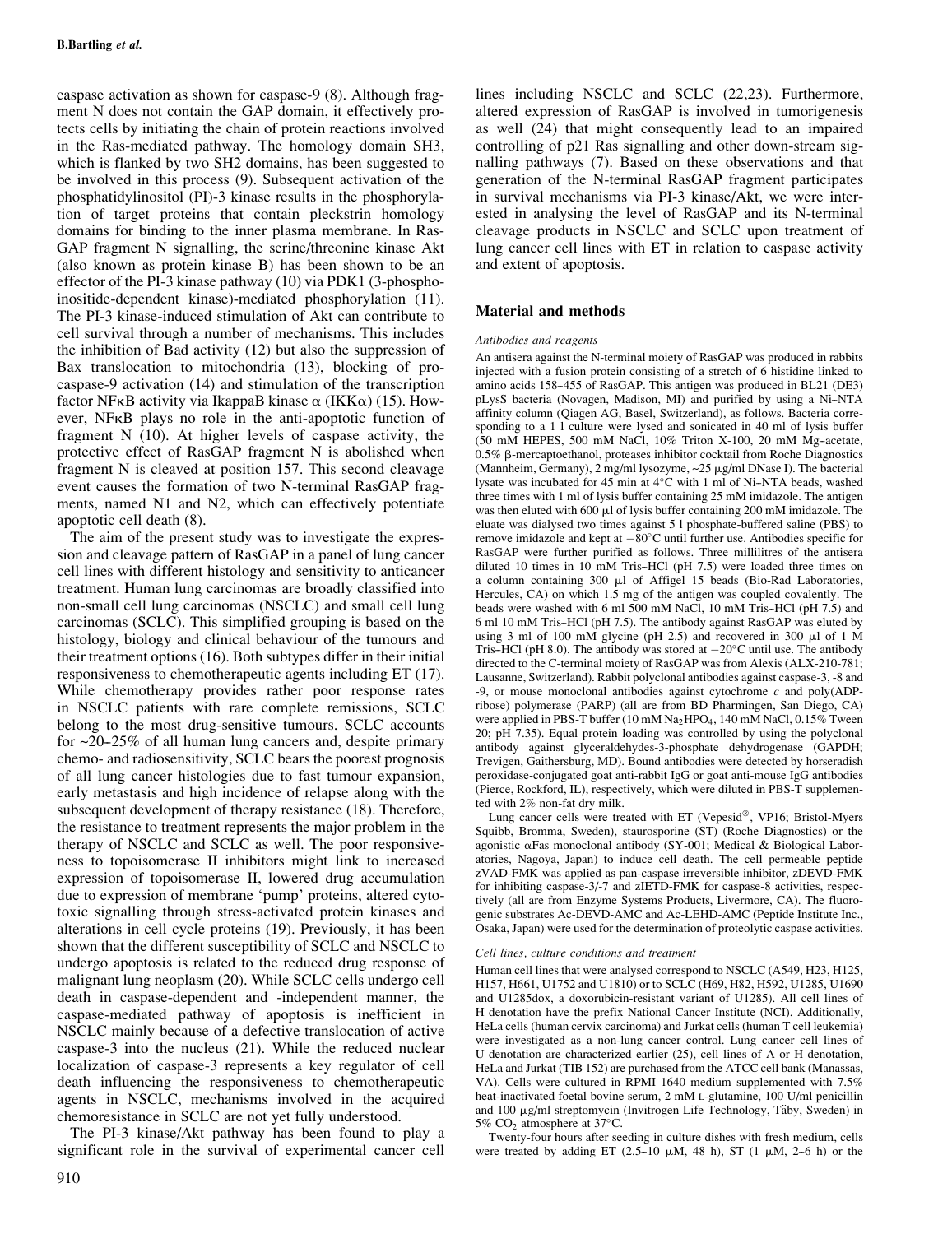agonistic aFas monoclonal antibody (200 ng/ml, 24 h). Mock-treated cells of long-term experiments were seeded initially at less density to keep control cells at levels allowing exponential growth. The caspase inhibitory peptides zVAD-FMK, zDEVD-FMK and zIETD-FMK were used at 20  $\mu$ M final concentration and added 1 h prior to treatment.

#### Cell death analysis

Apoptosis was analysed by investigation of nuclear alterations. An aliquot of the cells was re-suspended in PBS, spread on slides and allowed to air-dry. After fixation with acetone and staining with  $1 \mu g/ml$  Hoechst 33342 in PBS (Molecular Probes Europe, Leiden, The Netherlands), 400 cells were assessed in each sample and scored as percentage of cells with fragmented and condensed nuclear morphology. In situ nuclear DNA fragmentation was determined by terminal deoxynucleotidyltransferase (TdT)-mediated dUTP nick end-labelling (TUNEL). Cells were prepared on slides, fixed with 3.7% paraformaldehyde (pH 7.4) and permeabilized with 0.1% Triton X-100 in PBS. After blocking with 3% bovine serum albumin in PBS and pre-incubation in TdT reaction buffer (pH 6.6), TUNEL reaction was carried out in a humidified chamber with 5  $\mu$ M Fluorescein-12-dUTP, 50  $\mu$ M dATP, 2.5 mM CoCl<sub>2</sub> and 25 U TdT (Roche Diagnostics) in TdT buffer at  $37^{\circ}$ C for 1 h. Thereafter, slides were co-stained with Hoechst 33342 in PBS and mounted with 50% glycerol in PBS. Samples were examined with an Olympus BX60 fluorescence microscope (excitation wavelength 365 nm) and images collected using the Hamamatsu digital camera ORCA II.

SubG<sub>1</sub> DNA content was quantified by staining of DNA with propidium iodide (PI; Sigma, Deisenhofen, Germany) and subsequent flow cytometry. Briefly, PBS-rinsed cells were fixed with ice-cold 70% ethanol and incubated with PI solution (50 µg/ml PI, 5 mg RNase A, 0.1% Triton X-100, 0.1% sodium citrate, 0.1 mM Na<sub>2</sub>EDTA in PBS; pH 7.2) for 1 h at 4°C. DNA content was measured using the FACScan flow cytometer equipped with Cell Quest software (Becton Dickinson, San José, CA). Additionally, amount of cells with loss of the plasma membrane integrity was counted in a haemacytometer after viability staining with 0.2% trypan blue in PBS. Another hallmark of cell death, the release of cytochrome  $c$  from mitochondria, has been quantified by immunoblot analysis of cytosolic protein preparations (see below).

#### In vitro caspase assay

Caspase activity was measured by cleavage of fluorogenic substrates specific for caspase-3-like proteases (Ac-DEVD-AMC) and caspase-9 (Ac-LEHD-AMC). Briefly,  $2.5 \times 10^5$  cells were seeded initially. After treatment, cells were re-suspended in 30  $\mu$ l PBS and 25  $\mu$ l were transferred to a 96-well plate. The remaining cell aliquot was kept for protein determination using the BCA protein assay (Pierce, Rockford, IL). Enzyme reaction was performed at  $37^{\circ}$ C by adding 50  $\mu$ l of either HEPES buffer (100 mM HEPES, 10% sucrose, 0.1% CHAPS, 5 mM DTT,  $10^{-6}$ % NP-40; pH 7.25) for caspase-3/-7 or MES buffer (100 mM MES, 10% sucrose, 0.1% CHAPS, 5 mM DTT,  $10^{-6}$ % NP-40; pH 6.5) for caspase-9 containing 30  $\mu$ M of the respective peptide substrate. AMC liberation was monitored by a Fluoroscan II plate reader (Labsystems, Stockholm, Sweden) at 355 nm excitation and 460 nm emission, finally converted to pmol of AMC release per min and normalized per mg protein.

#### Protein extraction and immunoblot analysis

For preparation of cytosolic protein fraction, samples were incubated in isolation buffer (20 mM HEPES, 10 mM NaCl, 120 mM KCl, 1 mM KH<sub>2</sub>PO<sub>4</sub>, 1 mM  $MgCl<sub>2</sub>$ , 250 mM sucrose, 2 mM  $Na<sub>2</sub>ATP$ ; pH 7.2) containing 10  $\mu$ g digitonin per  $1 \times 10^6$  cells and protease inhibitor cocktail (Roche Diagnostics). After 5 min of incubation at room temperature, lysates were cleared by centrifugation at 15 000  $g$  for 10 min. In the case of total protein extraction, 1% Triton X-100 was added to the isolation buffer. Protein concentration was measured by the BCA protein assay (Pierce). All protein samples were mixed with  $4 \times$  loading buffer (500 mM Tris-HCl,  $40\%$  glycerol,  $8\%$  SDS,  $80$  mM DTT,  $4 \text{ mM Na}_2$ EDTA,  $0.2\%$  bromophenol blue; pH 7.4), boiled for 2 min and separated using SDS-PAGE. Proteins of the analytic gel were blotted onto a nitrocellulose membrane in 10 mM CAPS buffer/20% methanol (pH 11.0) by the Bio-Rad wet blotting system (Bio-Rad Laboratories, Sundbyberg, Sweden). Thereafter, the membrane was blocked with 6% non-fat dry milk in PBS-T and incubated with the respective antibody. Primary antibodies were detected by horseradish peroxidase-conjugated secondary antibodies and subsequently visualized by the ECL<sup>plus</sup> substrate solution (Amersham, Buckinghamshire, UK) according to manufacturer's instruction. The intensity of visualized signals was densitometrically analysed using the Aida evaluation software (Raytest, Straubenhardt, Germany).

#### **Statistics**

The significance of comparison of mean values was determined by the Student's t test. The one-way ANOVA procedure or the ANOVA analysis on Ranks for non-parametric groups was used for multiple comparisons. The correlation coefficient  $r$  of the linear regression analysis was tested using the two-sided test (SigmaStat software; Jandel, San Rafael, CA). All data reported are given as mean  $\pm$  SEM with  $P < 0.05$  as indicating a significant difference.

### Results

### RasGAP expression in human lung cancer cell lines

Immunoblot analyses of a panel of human lung cancer cell lines demonstrated that in basal conditions NSCLC cells show higher expression level of p120 RasGAP compared with SCLC cells (Figure 1A and B). These results are based partially on the fact that SCLC cell lines displayed increased processing of the full-length RasGAP protein into the N-terminal RasGAP fragment. As summarized in Table I, SCLC cells are characterized by an elevated level of spontaneous apoptosis as estimated by nuclear DNA fragmentation. While  $9 \pm 2\%$  of apoptotic cells have been identified in SCLC cell lines, NSCLC cell lines showed nuclear features of apoptosis in  $51\%$  of cells (P  $\lt$  0.01 versus SCLC). Subsequent linear regression analysis revealed a significant, positive correlation between the number of cells with spontaneous apoptosis and the relative cleavage of fragment N per RasGAP in human lung carcinomas (Figure 1C).

# Cell death and caspase activation induced by ET in SCLC and NSCLC

Two human lung cancer cell lines with different levels of spontaneous apoptosis and initial formation of RasGAP fragment N were selected from the whole panel and investigated in detail: U1810 as an example for NSCLC and H82 for SCLC (Table I). Both cell lines were subjected to treatment with increasing concentrations of ET  $(2.5-10 \mu M)$  for 48 h. In addition the broad-spectrum protein kinase inhibitor ST (1  $\mu$ M, 2-6 h) and the agonistic  $\alpha$ Fas antibody (200 ng/ml, 24 h) have been used to induce cell death (see below).

Figure 2 demonstrates that treatment of U1810 and H82 cells with ET resulted in a  $G_2/M$  phase cell cycle arrest with a strong tendency of U1810 cells to accumulate already in the S phase at higher concentrations ( $>5 \mu M$ ) of ET. The characterization of cell death triggered by ET and its influence by simultaneous inhibition of caspases using the broad-range inhibitory peptide  $ZVAD-FMK$  (20  $\mu$ M) is summarized in Table II. Taken together, these investigations revealed that loss of the plasma membrane integrity is a main feature of NSCLC U1810 cells undergoing ET-induced death, while the presence of apoptotic nuclei and  $subG<sub>1</sub>$  DNA fragmentation are less prominent. However, a certain amount of U1810 was also characterized by typical apoptotic changes such as nuclear condensation, formation of membrane blebbing and cell shrinkage without trypan blue uptake (Figure 2B). The inhibition of caspases by zVAD-FMK did not prevent ET-induced apoptosis in U1810 cells. Rather it slightly shifted U1810 cells towards features of necrosis as shown by an increased leakage of the plasma membrane (Table II). In contrast to U1810, SCLC H82 cells underwent a type of cell death more typical for apoptosis, which could be diminished following caspase inhibition by zVAD-FMK (Table II, Figure 2B). In response to 5  $\mu$ M ET, the amount of cells with apoptotic nuclear morphology and hypoploidy, as well as the number of trypan blue-positive cells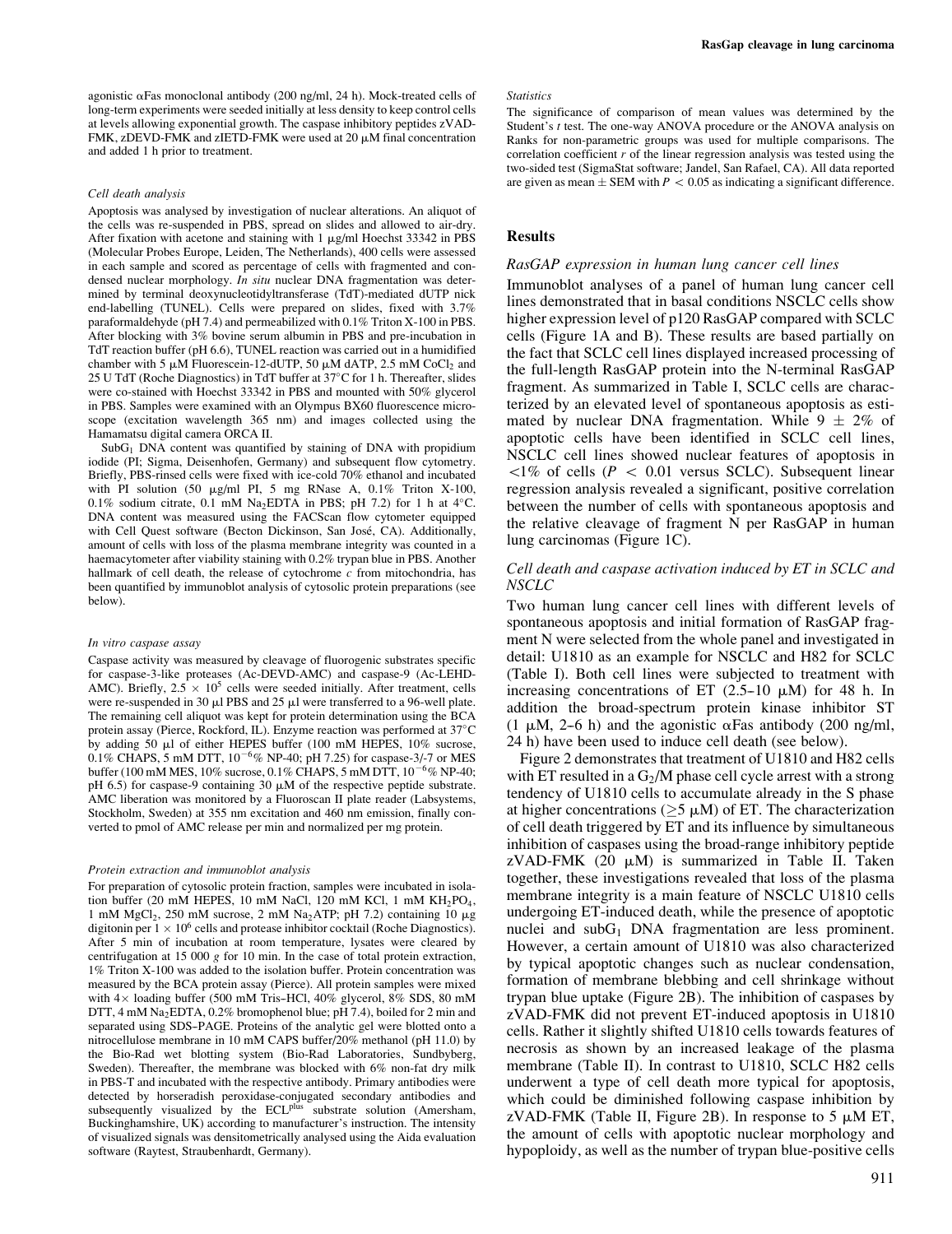







Fig. 1. (A) Detection and (B) quantification of RasGAP and RasGAP fragment N by immunoblotting in a panel of human lung cancer cell lines from NSCLC and  $SCLC$ . Given data are means  $\pm$  SEM. (C) Linear regression analysis demonstrates a significant, positive correlation between relative cleavage of fragment N per RasGAP and spontaneous apoptotic DNA fragmentation in lung carcinoma cell lines ( $n = 12$ ;  $r$ , linear regression coefficient).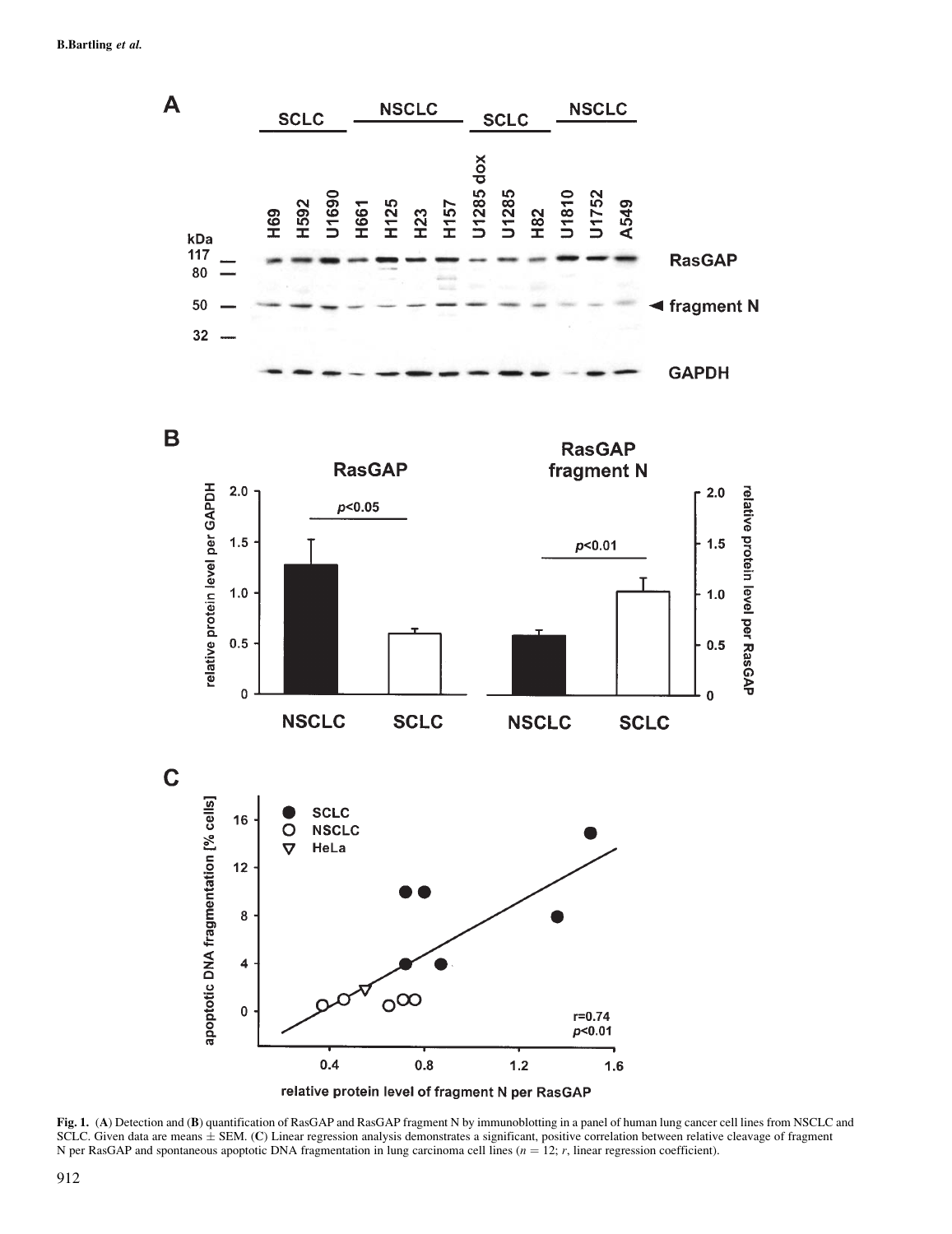Table I. Expression and cleavage of RasGAP in a panel of untreated human lung cancer cell lines

| Lung cancer cell line | Histology   | Mean RasGAP<br>protein <sup>a</sup> | Mean ratio fragment<br>N per RasGAP <sup>b</sup> | Spontaneous apoptosis<br>$(\%$ cells) <sup>c</sup> |
|-----------------------|-------------|-------------------------------------|--------------------------------------------------|----------------------------------------------------|
|                       |             |                                     |                                                  |                                                    |
| H69                   | <b>SCLC</b> | 0.40                                | 1.36                                             | 8                                                  |
| H <sub>592</sub>      | <b>SCLC</b> | 0.61                                | 0.87                                             |                                                    |
| H82                   | <b>SCLC</b> | 0.73                                | 0.72                                             |                                                    |
| U1690                 | <b>SCLC</b> | 0.71                                | 0.72                                             | 10                                                 |
| U1285dox              | <b>SCLC</b> | 0.61                                | 1.50                                             | 15                                                 |
| U1285                 | <b>SCLC</b> | 0.56                                | 0.99                                             | 10                                                 |
| A549                  | NSCLC, ACa  | 0.77                                | 0.65                                             | 0.5                                                |
| H <sub>23</sub>       | NSCLC, ACa  | 0.87                                | 0.71                                             |                                                    |
| H125                  | NSCLC, ACa  | 1.21                                | 0.48                                             | n.d.                                               |
| H157                  | NSCLC, LCa  | 0.93                                | 0.76                                             |                                                    |
| H <sub>661</sub>      | NSCLC, LCa  | 2.12                                | 0.69                                             | n.d.                                               |
| U1810                 | NSCLC, LCa  | 2.32                                | 0.37                                             | 0.5                                                |
| U1752                 | NSCLC, SSCa | 0.71                                | 0.46                                             |                                                    |

ACa, adenocarcinoma; LCa, large cell carcinoma; SCCa, squamous cell carcinoma; n.d., not determined.

<sup>a</sup>Protein level for RasGAP is given as densitometrically determined value in relation to GAPDH.

 ${}^{\text{b}}$ Ratio of RasGAP fragment N per full-length RasGAP. Samples from two different passages (passage 2 and 5) were analysed.

Spontaneous apoptosis index is calculated from percentages of cells with subG1 DNA fragmentation and TUNEL-positive nuclei.



Fig. 2. (A) DNA staining of U1810 and H82 cells with propidium iodide and subsequent cell cycle analysis by cytometry after treatment with 5  $\mu$ M ET (48 h). Arrows indicate aneuploid subpopulations (A,a) of U1810 cells in S phase. (B) Light microscopy of trypan blue-stained U1810 and H82 cells stimulated with ET as indicated. (C) The presence of pro-caspases and their proteolytically activated subunits (p) in cells stimulated with the indicated concentrations of ET for 48 h was analysed by western blot using total protein lysate (35  $\mu$ g). The release of cytochrome c was analysed by western blot using cytosolic fraction (50  $\mu$ g). (D) Detection of cytochrome c in cytosolic preparations of HeLa cells (50  $\mu$ g) after ET treatment with and without zVAD-FMK (20  $\mu$ M) in comparison with ST (4 h). GAPDH immunostaining indicates the same protein loading.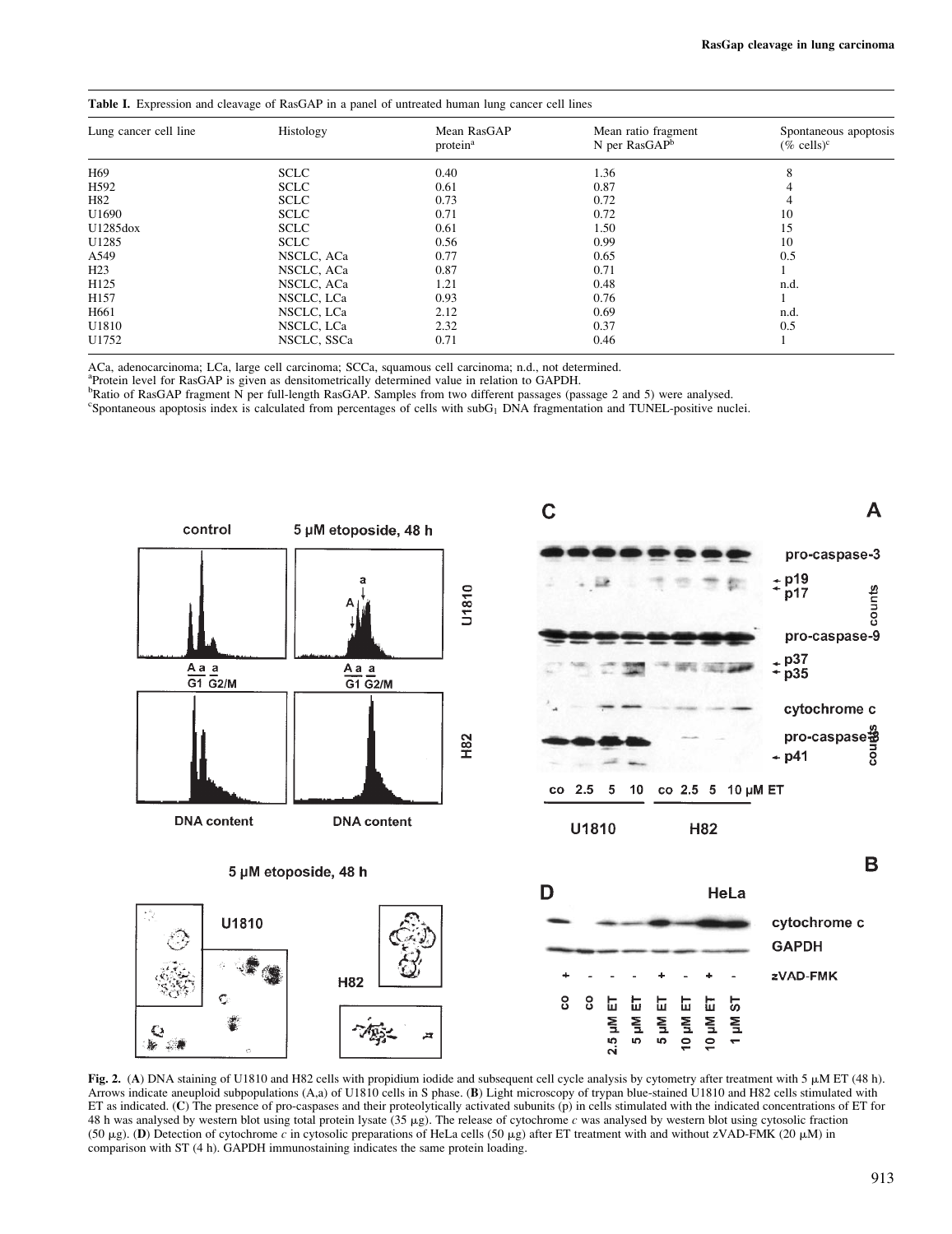| Cell line | ET treatment, 48 h      | Apoptotic nuclei $(\%)^a$ |                |                | SubG <sub>1</sub> DNA | Cell viability       | Cytosolic               |
|-----------|-------------------------|---------------------------|----------------|----------------|-----------------------|----------------------|-------------------------|
|           |                         | Mean fragmented           | Mean condensed | Both features  | content $(\%)^b$      | $loss (\%)^c$        | cytochrome $c$ $(\%)^d$ |
| U1810     | Control                 | 0.6                       | 1.8            | $2.3 \pm 0.6$  | $0.5 \pm 0.2$         | $4.9 \pm 0.9$        | $1.2 \pm 0.3$           |
|           | $2.5 \mu M$             | 3.1                       | 5.3            | $8.5 \pm 1.1$  | $2.6 \pm 0.8$         | $13 \pm 2.8$         | $8.0 \pm 1.6$           |
|           | $5.0 \mu M$             | 3.3                       | 8.9            | $11 \pm 1.4$   | $2.9 \pm 0.5$         | $16 \pm 1.6$         | $13 \pm 2.1$            |
|           | $5.0 \mu M + zVAD$ -FMK | n.d.                      | n.d.           | n.d.           | $2.7 \pm 0.4$         | $26 \pm 5.5^*$       | $18 \pm 3.0^*$          |
|           | $10 \mu M$              | 2.7                       | 10             | $13 \pm 2.3$   | $3.9 \pm 1.2$         | $24 \pm 2.7$         | $21 \pm 6.0$            |
|           | $10 \mu M + zVAD$ -FMK  | 2.8                       | 10             | $13 \pm 3.1$   | $3.0 \pm 0.4^e$       | $26 \pm 4.2$         | $22 \pm 8.6$            |
| H82       | Control                 | 2.1                       | 1.5            | $3.6 \pm 0.6$  | $2.2 \pm 0.6$         | $4.0 \pm 0.6$        | $8.6 \pm 3.4$           |
|           | $2.5 \mu M$             | 4.6                       | 4.3            | $8.9 \pm 1.7$  | $4.6 \pm 1.2$         | $11 \pm 1.4$         | $14 \pm 4.0$            |
|           | $5.0 \mu M$             | 9.1                       | 4.3            | $13 \pm 0.9$   | $6.2 \pm 1.4$         | $14 \pm 1.1$         | $21 \pm 5.4$            |
|           | $5.0 \mu M + zVAD$ -FMK | n.d.                      | n.d.           | n.d.           | $4.2 \pm 1.0^e$       | $10 \pm 2.6^{\circ}$ | $13 \pm 4.9^e$          |
|           | $10 \mu M$              | 15                        | 6.9            | $22 \pm 3.3$   | $7.5 \pm 2.2$         | $19 \pm 2.1$         | $21 \pm 5.3$            |
|           | $10 \mu M + zVAD$ -FMK  | 5.2                       | 6.1            | $11 \pm 1.7^e$ | $4.7 \pm 1.7^e$       | $13 \pm 3.1^e$       | $19 \pm 6.2$            |
| HeLa      | Control                 | 1.1                       | 1.4            | $2.5 \pm 0.6$  | $1.8 \pm 0.7$         | $1.6 \pm 0.4$        | $3.7 \pm 1.1$           |
|           | $2.5 \mu M$             | 4.8                       | 8.8            | $14 \pm 4.2$   | $2.3 \pm 0.3$         | $8.9 \pm 2.0$        | $12 \pm 4.0$            |
|           | $5.0 \mu M$             | 5.7                       | 10             | $16 \pm 2.9$   | $2.4 \pm 0.4$         | $16 \pm 2.7$         | $15 \pm 5.2$            |
|           | $5.0 \mu M + zVAD$ -FMK | n.d.                      | n.d.           | n.d.           | $1.9 \pm 0.2^e$       | $7.0 \pm 1.0^e$      | $42 \pm 5.8^{\circ}$    |
|           | $10 \mu M$              | 5.1                       | 11             | $16 \pm 2.0$   | $2.4 \pm 0.4$         | $19 \pm 2.8$         | $22 \pm 6.5$            |
|           | $10 \mu M + zVAD$ -FMK  | 3.1                       | 7.3            | $10 \pm 0.6^e$ | $1.8 \pm 0.4^e$       | $16 \pm 2.3^e$       | $46 \pm 13^e$           |

Table II. Characterization of cell death induced by ET and its influence by concomitant broad-range inhibition of caspases using zVAD-FMK

n.d., not determined.

<sup>a</sup>Percentage of cells with apoptotic morphology as determined by Hoechst 33342 staining and microscopy.

<sup>b</sup>DNA hypoploidy measured by cytometry.

<sup>c</sup>Trypan blue uptake.

<sup>d</sup>Densitometry of immunoblot analysis for cytosolic level of cytochrome  $c$  per total amount, which was determined in presence of Triton X-100 and set to 100%. Data are given as mean  $\pm$  SEM with  $n > 5$ ,  $n > 3$  ( $\pm$ zVAD-FMK, 20  $\mu$ M).

 $\rm^e P$   $\rm <$  0.05 versus ET treatment at the same concentration without zVAD-FMK.

and the extent of cytochrome c release, were clearly reduced in H82 cells treated with zVAD-FMK (Table II). At higher concentration of ET (10  $\mu$ M), zVAD-FMK still mediated the inhibition of both the formation of the sub $G_1$  peak and loss of cell viability, but the inhibition of cytochrome  $c$  release was nearly abolished (Table II).

Although U1810 cells displayed some necrotic features in response to ET treatment, these cells exhibited a high DEVDproteolytic activity of caspase-3-like proteases compared with H82 cells (Figure 3). Caspase-9 was similarly activated in both lung carcinoma cell lines as measured by LEHD-AMC proteolysis (Figure 3). The corresponding cleavage of the procaspase-3 and pro-caspase-9 was also detected clearly along with the mitochondrial release of cytochrome  $c$  (Figure 2C). Furthermore, treatment of U1810 cells with ET resulted in the cleavage of pro-caspase-8, which is not expressed in most SCLC cell lines including H82 (Figure 2C).

It has been shown previously that the typical for apoptotic nuclear changes (e.g. DNA ladder formation) are less prominent in NSCLC cell lines because of the failure of caspase-3 to re-localize to the nucleus (26). Therefore, HeLa cells were analysed as a non-lung carcinoma cell line for comparison. In contrast to U1810 cells, HeLa cells display nuclear localization of active caspase-3 in response to ET despite a relative resistance towards the drug (27,28). In untreated conditions, the percentage of cells with apoptotic nuclei was comparable for HeLa and U1810 cells, but there were less HeLa cells taking up trypan blue compared with either U1810 or H82 cells (Table II). The amount of HeLa cells with spontaneous apoptosis correlated with the initial cleavage of RasGAP into fragment N (Figure 1C). Although the ET-induced death of HeLa cells was characterized by clear apoptotic morphology and plasma membrane leakage that could be reduced by zVAD-FMK (Table II), unchallenged HeLa cells released

more mitochondrial cytochrome  $c$  in response to the caspase inhibitor (Figure 2D, compare the first two lanes), indicating that certain caspase-independent cell death pathways can be activated in these cells.

# Spontaneous and ET-induced processing of RasGAP in lung cancer

Total protein preparations as well as cytosolic subfractions were used for the detection of RasGAP and its caspasegenerated proteolytic fragments. To compare the cleavage of RasGAP with another caspase substrate, cleavage of PARP was also investigated.

The generation of the N-terminal RasGAP fragment already occurs in the presence of low caspase activities (8). However, in vitro cell culturing entails several factors of stress that might influence the initial cleavage of RasGAP into fragment N. Therefore, the level of spontaneously generated RasGAP fragment N has been observed throughout all experiments performed with U1810, H82 and HeLa cells. The range of the relative amount of fragment N per RasGAP was found to be comprised between 0.1 and 0.5 for U1810, between 0.25 and 1.0 for H82 and between 0.25 and 1.2 for HeLa cells. The mean ratios of fragment N per full-length RasGAP are summarized in Figure 4 in comparison with the spontaneous cell death determined for each cell line. This revealed a positive correlation between relative fragment N generation and the amount of apoptotic cells but an inverse tendency to the amount of cells with necrotic morphology.

In order to evaluate a relationship between the formation of anti-apoptotic RasGAP fragment N and the susceptibility of lung cancer cells to apoptosis, cells were treated with different concentrations of ET (2.5–10  $\mu$ M) for 48 h. Protein separation (total cellular proteins or cytosolic preparations) revealed that, in contrast to full-length RasGAP and fragment N2, the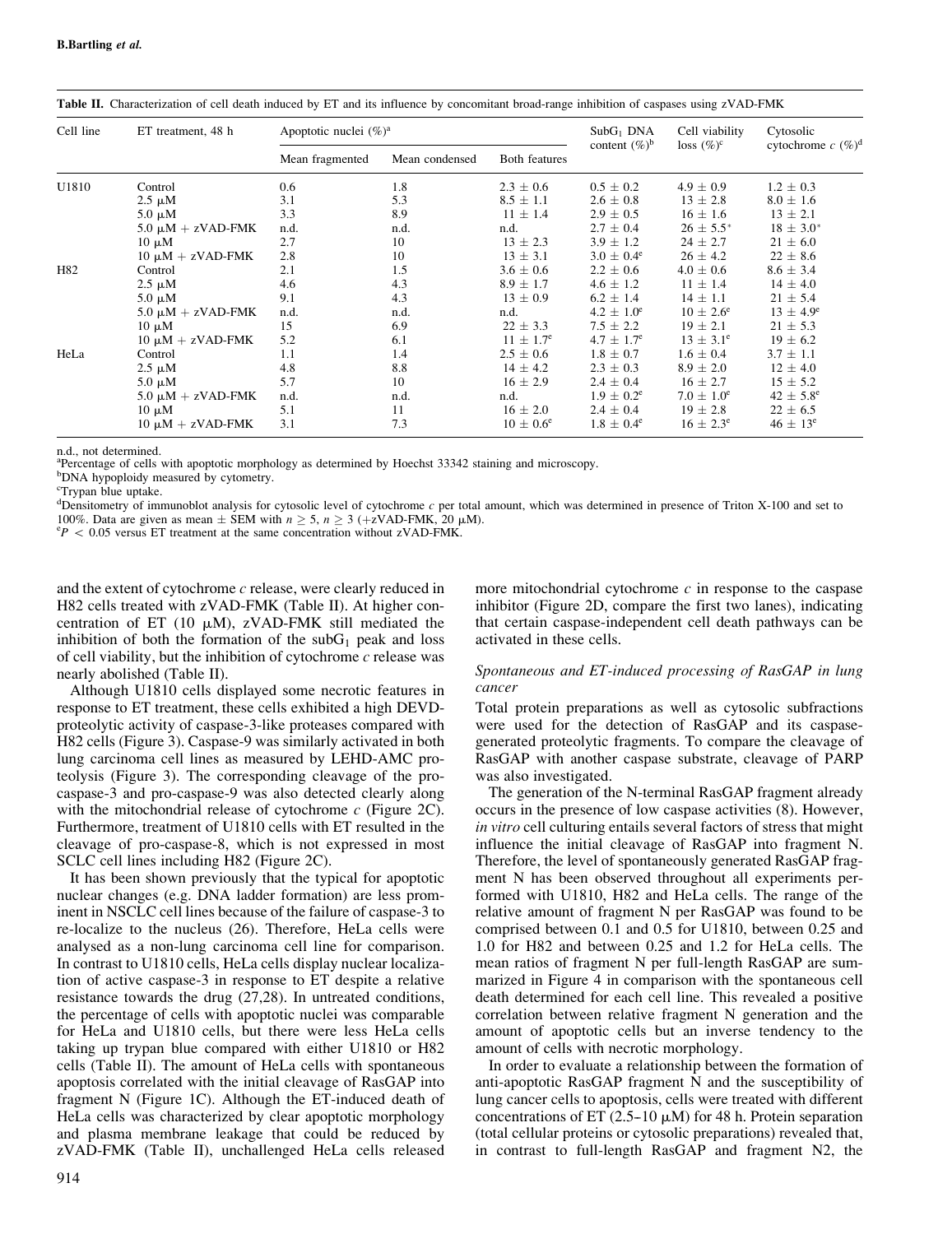

Fig. 3. Proteolytic caspase activity for caspase-3/-7 (above) and caspase-9 (below) after treatment of U1810, H82 and HeLa cells with increasing concentrations of ET (48 h) or with ST (4 h). White bars indicate concomitant incubation with the pan-caspase inhibitory peptide zVAD-FMK. All data are means  $\pm$  SEM ( $n \geq 5$ ).

RasGAP fragment N is not localized within the cytosol (Figure 5A). Confirming the results presented in Figure 1B, immunoblot analyses demonstrated that RasGAP is always expressed at the highest protein level in NSCLC U1810 cells and that the relative cleavage of RasGAP into fragment N in these cells is less induced than in H82 and HeLa cells. Generation of fragment N augmented in HeLa cells in response to increasing concentrations of ET  $(5-10 \mu M)$  (Figure 5A). This was not observed in both lung cancer cell lines.

As shown representatively on Figure 5A (left panel) ET induced the final cleavage of fragment N with formation of the pro-apoptotic RasGAP fragment N2 in NSCLC U1810 cells. This is in accordance with the elevated DEVDproteolytic activity detected in U1810 cells, either directly in cell lysates (Figure 3) or indirectly by the assessment of PARP cleavage (Figure 5B). The caspase-mediated cleavage of Ras-GAP into fragment N2 was strongly reduced by broad-range inhibition of caspases using zVAD-FMK (Figure 5A, left panel). However, pan-caspase inhibitor zVAD-FMK did not influence the generation of RasGAP fragment N (Figure 5A, right panel).

# Comparison of RasGAP cleavage mediated by treatment with  $ET$ , ST or  $\alpha F$ as

There was similar proteolytic activity of caspase-3-like proteases induced in H82 and U1810 cells by a 48-h treatment with ET or a 4-h exposure to ST (Figure 3). In contrast, ST induced a much stronger caspase-3-like activity in HeLa cells compared with ET, consistent with the observation that these cells underwent massive apoptosis in response to ST (91  $\pm$  1%) of apoptotic nuclei;  $n = 4$ ). ST is known to trigger cell death

effectively in all lung carcinomas (26), and treatment with this compound caused appearance of  $27 \pm 2\%$  of apoptotic nuclei in U1810 and 40  $\pm$  2% in H82 cells. In accordance with differences in caspase activation, ST induced the cleavage of RasGAP into the N- and C-terminal fragments more efficiently than ET (Figures 5A and 7A). The agonistic  $\alpha$ Fas antibody induced even less RasGAP processing into fragment N2 than ET in U1810 cells (Figure 6). No generation of fragment N2 could be detected in H82 cells treated with the  $\alpha$ Fas antibody (Figure 6), as expected as these cells lack pro-caspase-8 (Figure 2). In contrast to both lung carcinoma cell lines, Fas activation readily caused the cleavage of RasGAP into fragment N2 in HeLa and in Jurkat cells. This cleavage event was decreased by inhibition of caspase-3/-7 with DEVD-FMK and totally prevented by inhibition of caspase-8 using IETD-FMK (Figure 6).

Analysis of total protein preparations and cytosolic subfractions revealed that RasGAP fragment N, in contrast to the fulllength RasGAP protein, displayed a non-cytosolic location (Figures 5A and 7A and B). However, partial localization of fragment N in the cytosol fraction could be detected in certain conditions. Indeed, cytosolic detection of RasGAP fragment N has been observed after severe cell death induction by ST (Figure 7A) and after ET-induced cell death with the concomitant inhibition of caspases in U1810 and HeLa cells (Figure 7B). Since the cleavage into fragment N2 was clearly reduced by zVAD-FMK, a possible explanation for the cytosolic detection of fragment N could be that cell death occurs along with the degradation of intracellular organelles, including nuclear disintegration or swelling and rupture of mitochondria. Consistent with this possibility is our observation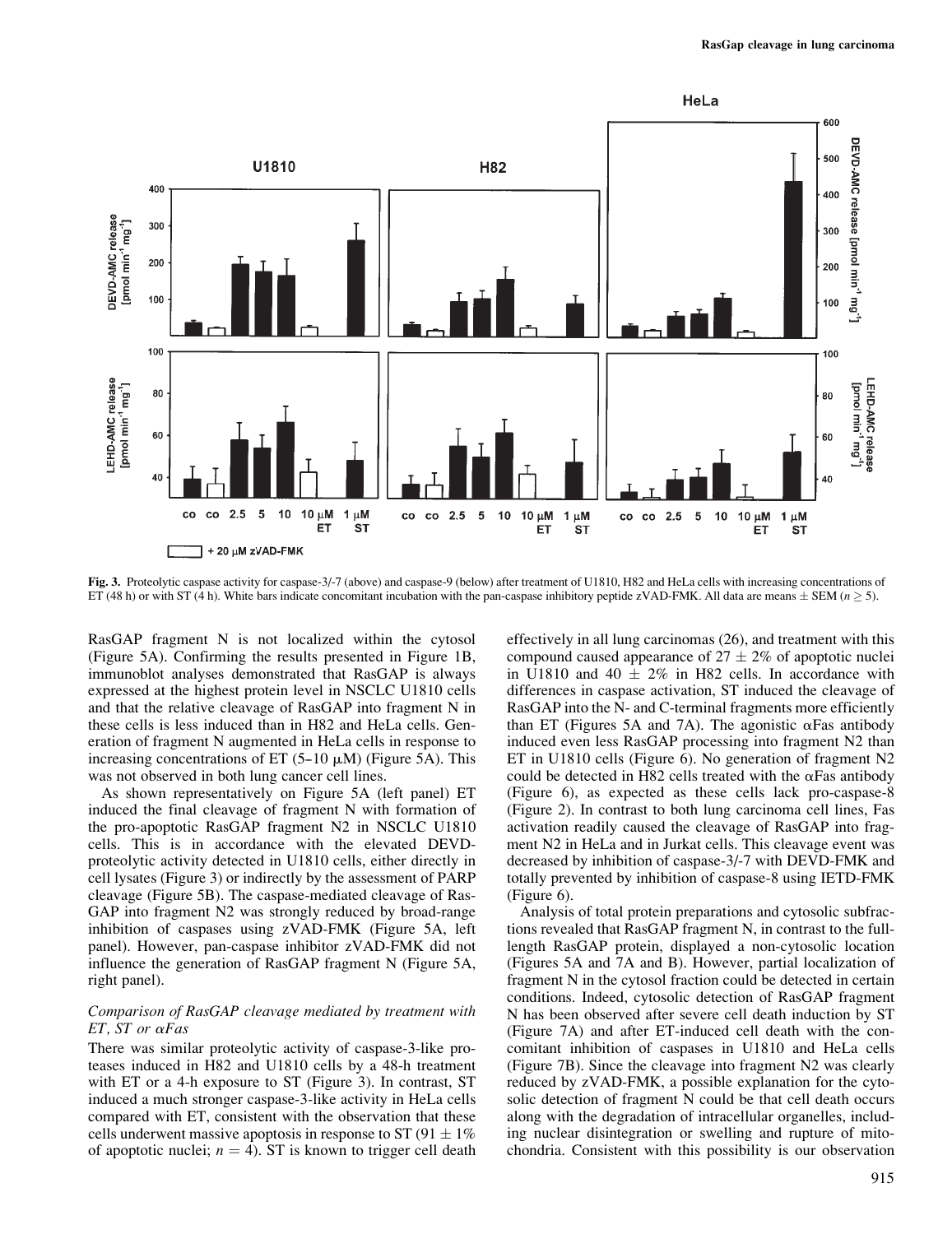

Fig. 4. Mean cleavage of full-length RasGAP into fragment N in U1810, H82 and HeLa cells. These results are derived from untreated controls of all experiments performed with ET, ST or  $\alpha$ Fas ( $n = 8$ ). Multiple comparison by ANOVA procedure revealed a statistically significant difference among the groups as indicated ( $P < 0.05$ ). Ratio of fragment N per RasGAP is shown in comparison with spontaneous cell death values for nuclear apoptosis (sub $G_1$  DNA fragmentation) and cell viability staining (trypan blue uptake).

that PARP, which is excluded from the cytosolic subfraction in control conditions, translocates to this particular fraction upon stimulation with either ET in the presence of caspase inhibitor or in the presence of ST (Figure 7C).

## Discussion

The family of p21 Ras proteins represents key components in the cellular signal transduction cascade leading to cell growth and differentiation. Function of p21 Ras family members has been linked to various processes that are important for cancer cell mutagenesis and metastasis (29). The regulation of Ras activity involves conversion of the inactive Ras-GDP to active Ras-GTP form in which RasGAPs contribute to the downregulation of Ras by accelerating GTP hydrolysis of activated Ras. Five mammalian GAPs for Ras have been described including p120 RasGAP, the main GAP for this class of proteins (30). In this study, we have demonstrated that RasGAP is differentially expressed in SCLC and NSCLC cells. While NSCLC cell lines showed a strong expression of RasGAP protein, the mean RasGAP level was markedly decreased in SCLC cells. Previous studies already revealed a putative role for RasGAP in tumorigenesis. Although data for GAPs are rare in human lung neoplasm, the oncogenic potential of RasGAP due to mutations within the SH2 region are demonstrated in other malignancies, as well as nuclear re-localization and alterations in the gene expression (24,31). In this regard, an inverse correlation between the level of RasGAP and the invasive potential and malignant phenotype has been described (32,33). Based on the poor clinical prognosis of SCLC (18), our data additionally imply that low expression of RasGAP is associated with tumorigenesis and aggressive growth of SCLC. However, reduced availability of RasGAP could trigger two independent mechanisms. On one hand, it may be associated with the malignant behaviour of tumour cells, but, on the other hand, it may promote apoptotic cell death. In this context, Leblanc *et al.* revealed that RasGAP inhibition specifically induces apoptosis in tumour cells (34), an observation that could be related to the fact that SCLC display low levels of RasGAP and are characterized by relatively high level of spontaneous apoptosis (35). Furthermore, RasGAP deficiency also leads to neuronal cell death during embryonic development (36). In contrast to SCLC, RasGAP is well expressed in NSCLC suggesting that its main action in these cells is to act as a negative regulator of Ras activity. Nevertheless, one has to keep in mind that in contrast to SCLC, NSCLC often bear oncogenic mutations in the ras genes (29) that render the Ras proteins insensitive to RasGAP (37).

RasGAP is a dual function protein in the Ras signalling pathway because it also participates positively in cell signalling by mediating protein--protein interactions downstream of Ras- and Rho-dependent pathways (7,38). In the apoptotic process, the complex network of intracellular interactions via several protein domains in RasGAP is still intact despite its processing by caspases into several fragments. All generated forms of RasGAP have functional activity contributing to cell survival as well as to apoptosis (8). While the N-terminal cleavage product of RasGAP of the first cleavage event (fragment N) has anti-apoptotic property, the resulting C-terminal fragment as well as both N-terminal fragments (N1 and N2), generated due to the second cleavage event of fragment N, potentiate apoptosis. Analysis of a panel of human lung cancer cell lines revealed differential levels of RasGAP expression in NSCLC and SCLC, partially as a consequence of increased spontaneous RasGAP cleavage in SCLC cell lines compared with NSCLC cell lines. This primary processing of RasGAP into fragment N correlated with the higher level of spontaneous apoptosis in SCLC, an observation that might explain the initial RasGAP cleavage in the absence of apoptotic stimulus. Although RasGAP fragment N can protect cells via PI-3 kinase/Akt signalling (10), it may in some circumstances promote apoptosis in a Rho-dependent manner (34). Therefore and because of the parallel generation of the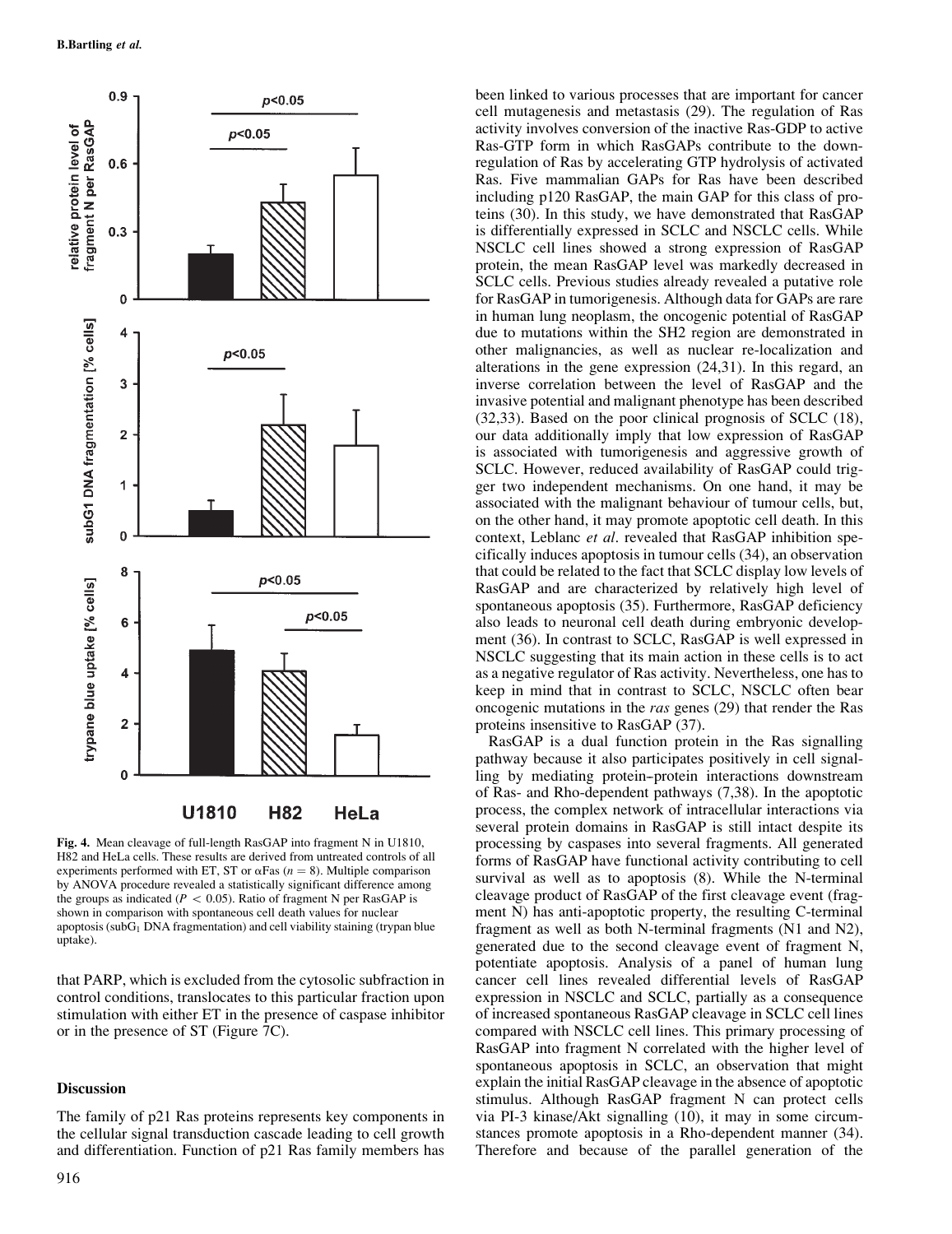

Fig. 5. (A) The presence of RasGAP and its N-terminal cleavage products was analysed by western blot in total protein lysate (50  $\mu$ g) and cytosolic fraction  $(25 \mu g)$  from U1810, H82 and HeLa cells treated with different concentrations of ET (48 h) or with ST (4 h), zVAD-FMK (20  $\mu$ M) was used to inhibit caspase activity. The cytosolic fraction contained RasGAP and fragment N2 but lacked fragment N. (B) The corresponding cleavage of PARP into fragment p85 was also analysed by western blot in total protein lysates.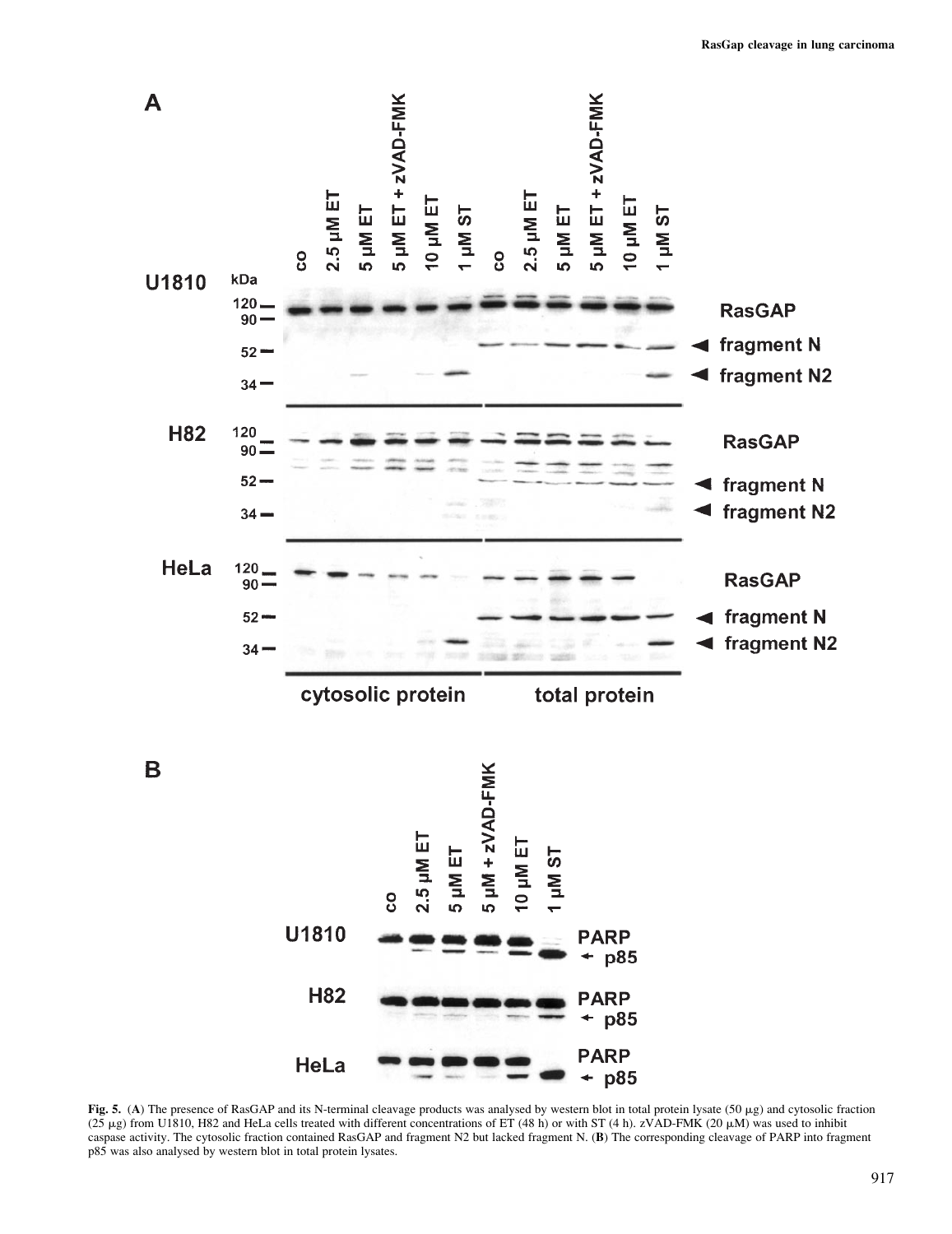

Fig. 6. Detection of RasGAP fragment N2 by western blot in U1810, H82 and HeLa cells treated for 24 h with the agonistic  $\alpha$ Fas antibody (Fas, 200 ng/ml), in U1810 cells subjected to a high-dose of ET (25  $\mu$ M) for 24 h and in Jurkat cells stimulated with the  $\alpha$ Fas antibody for the indicated periods of time. Caspase inhibitors (zDEVD-FMK and zIETD-FMK at 20  $\mu$ M) were added where indicated.

pro-apoptotic RasGAP fragment C, it is unclear if fragment N signalling is predominant in the molecular switch of SCLC cells. However, survival pathways initiated by RasGAP fragment N did overcome the opposite function of fragment C in vitro (8) and may participate in the constitutive activation of the Akt kinase observed in SCLC (39) and in the malignant phenotype of SCLC. The constitutive Akt stimulation has been shown to contribute to the transition of chemo- and radiosensitive SCLC cells to therapy-resistant tumours and transformation of classic (c-) SCLC to the insensitive variant (v-) SCLC (39). Although Akt is also activated in response to many growth factors (IGF-I, EGF, bFGF and others) and active Akt kinase has been shown in nearly 70% of patients with NSCLC as well (40), fragment N-mediated signalling represents an additional survival pathway in SCLC independent of the growth factor administration. Furthermore, we have revealed that RasGAP fragment N is not detectable in the cytosol whereas p120 RasGAP is. These findings raise the possibility that RasGAP proteins located at the plasma membrane and in other intracellular membranes are more accessible to proteolysis by caspases. Therefore, processing of RasGAP into fragment N would occur where RasGAP is actively regulating cell signalling. Alternatively, once formed, fragment N may immediately be targeted to non-cytosolic structures. There are peculiar cases, however, where fragment N is detected in the cytosolic fraction. For example, when caspases are inhibited in U1810 cells subjected to ET stimulation, a treatment that shifts the cells towards necrosis, fragment N and also PARP are detected in the cytosol. The increased generation of Ras-GAP fragment N might be one protective factor, especially in HeLa cells, that contributes to cell survival despite of intracellular necrotic changes.

The serine/threonine kinase Akt is phosphorylated and activated in response to apoptotic signals mediated by treatment of lung cancer cells with anticancer agents like ET (41). In our study we have demonstrated that generation of the Akt-stimulating RasGAP fragment N occurs after treatment of NSCLC and SCLC cells with ET as well. The formation of fragment N was relatively stable despite increasing concentrations of ET and always clearly detectable even with concomitant action of caspase-inhibitory peptides. This suggests a certain baseline proteolytic activity of caspases, which can be reduced but not completely abolished by action of peptide inhibitors. This observation furthermore indicates the high susceptibility of RasGAP for caspase proteolysis at its first cleavage site.

In contrast to the first cleavage of RasGAP into fragment N, the second cleavage of RasGAP fragment N into fragment N2 depends on the increased caspase activity in NSCLC and SCLC cell lines. While the activity of caspase-3-like proteases is high in NSCLC U1810 cells that readily generate RasGAP fragment N2, SCLC H82 cells did not display such a high proteolytic activity and were less able to produce fragment N2. Consistent with the notion that caspase-3 activity is required for the generation of fragment N2 is the observation that HeLa cells induce high level of caspase-3-like activity in response to ST and efficiently process RasGAP into fragment N2. In contrast to caspase-3-like proteases, a direct relationship between caspase-9 activity and terminal cleavage of Ras-GAP could not be drawn. The proteolytic rate of caspase-9 was low in comparison with caspase-3-like proteases in conditions where RasGAP was efficiently cleaved. One possible explanation for the differential activation of caspases could be that the continuous generation of RasGAP fragment N contributes, via PI-3 kinase/Akt stimulation, to phosphorylation and inactivation of caspase-9 (14).

In comparison with ET, the cell death-inducing effect of ST is more powerful although the anti-apoptotic RasGAP fragment N was generated as well. This might not only be based on the second cleavage event, transformation of fragment N into the pro-apoptotic fragment N2, but also on the fact that ST inhibits numerous kinases including PDK1 (42), which are required for the entire Akt function (11). Moreover, treatment with ST rapidly induces mitochondrial dysfunction in tumour cells (26) that might additionally overcome the protective effect of RasGAP fragment N.

Recent studies have shown that stimulation of the PI-3 kinase/Akt pathway precedes the onset of apoptosis and cleavage of PARP upon treatment with ET (41). The clear formation of RasGAP fragment N in all cell lines studied and its further generation in response to ET might be one component contributing to cell survival via PI-3 kinase/Akt signalling and modulation of apoptosis. Although a potent anti-apoptotic effect has been described for RasGAP fragment N (8) and the Akt kinase pathways in general (22,23,39), it is difficult to set the level of RasGAP fragment N detected in NSCLC and SCLC into direct relation with the level of spontaneous and ET-induced apoptosis. There are several important factors that might impair the protective effect of the N-terminal RasGAP fragment and subsequently change the apoptotic phenotype. First, SCLC cell lines express lower levels of RasGAP protein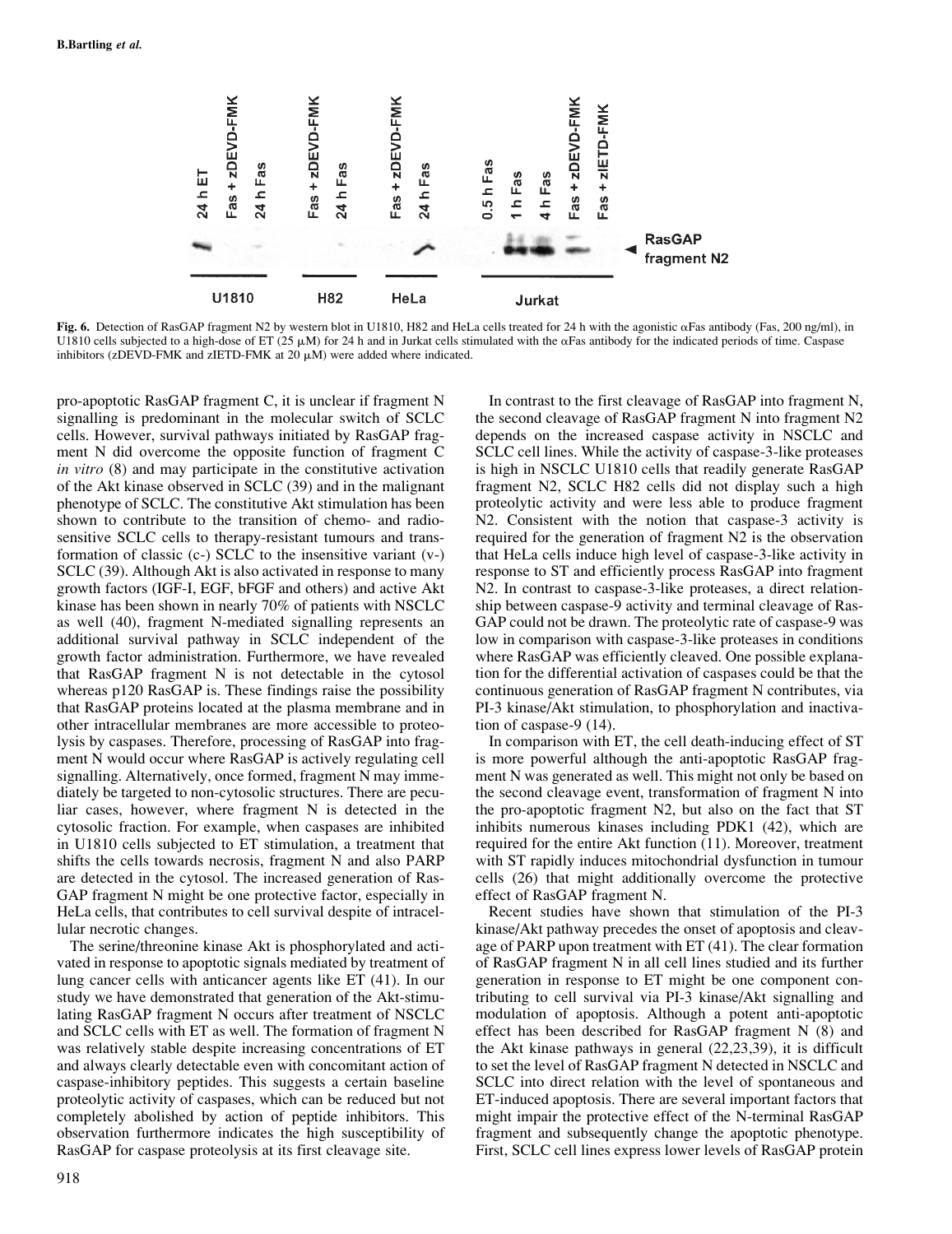

Fig. 7. The indicated cell lines were incubated with ST (1  $\mu$ M) (A and C) or ET at the indicated concentrations (ET, 48 h) in the absence or in the presence of  $zVAD-FMK (20  $\mu$ ) (B and C). The presence of RasGAP and its cleavage fragments (fragments N, N2 and C) (upper two panels), and PARP and its$ cleavage fragment (bottom panel) were visualized by western blot.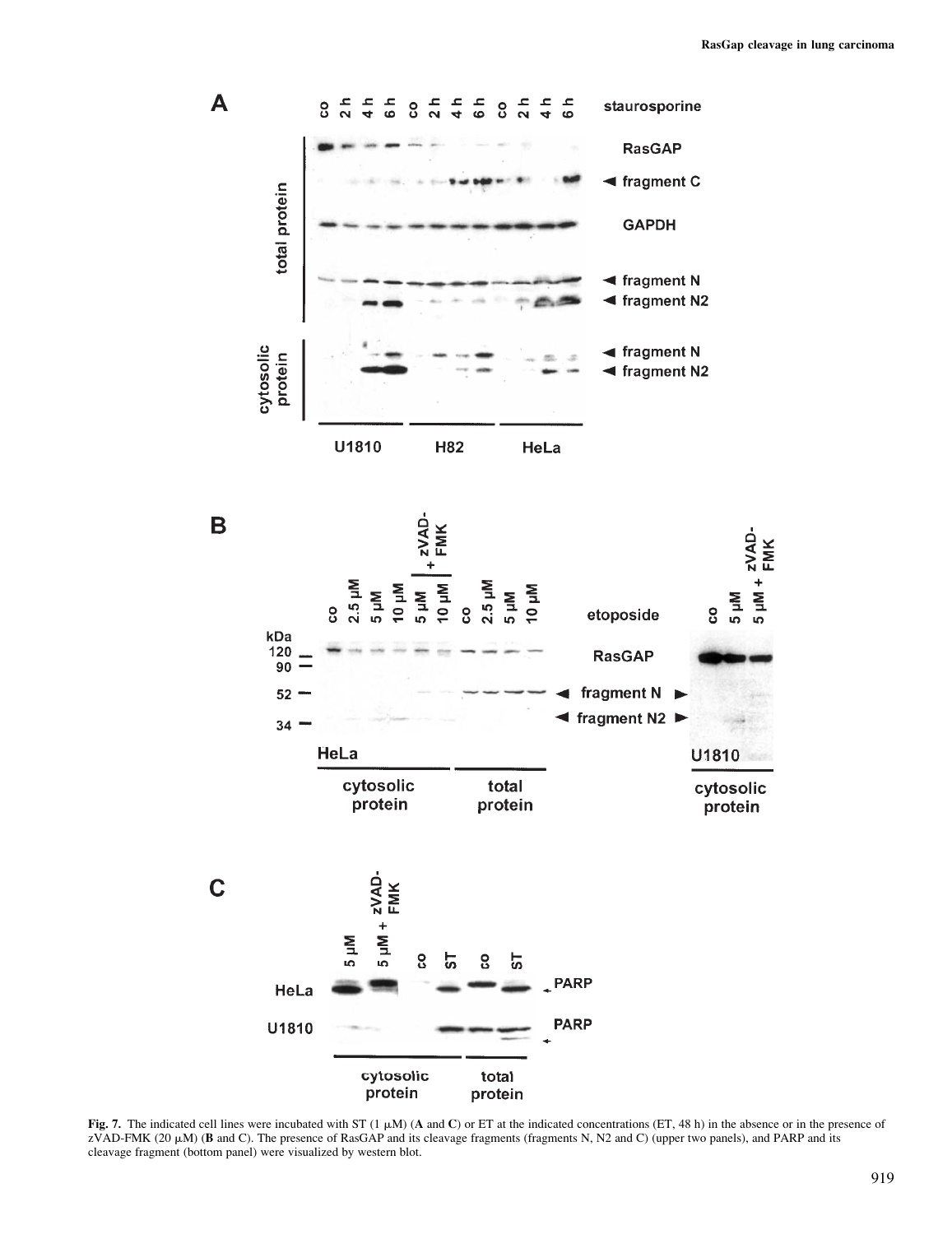compared with NSCLC. Consequently, the amount of fragment N generated by caspases is reduced despite higher levels of RasGAP processing. Secondly, strong stimulation of caspases in response to chemotherapeutic agents results in the simultaneous formation of RasGAP fragments (N1, N2 and C) that have the ability to potentiate apoptosis (8). This could differentially affect the apoptotic responses in cells that do not activate caspases to the same extent, as observed in NSCLC and SCLC. Thirdly, Akt, the target anti-apoptotic kinase of the RasGAP fragment N pathway, is itself a caspase substrate (43). Consequently an equilibrium between apoptotic and survival signals may rapidly be off-balanced by the negative cross-talks occurring between Akt and the caspases. Fourthly, the caspasemediated cleavage of RasGAP reduces p120 RasGAP levels and this may weaken the negative regulation of p21 Ras proteins and consequently favour the development of malignant neoplasm (7,29,34). Fifthly, lung cancer cell lines are characterized by several defects in the apoptotic machinery, like the inefficient translocation of key caspases, i.e. active caspase-3, into the nucleus in NSCLC (21) or the defective expression of caspase-8 in SCLC (44). The insensitivity of lung cancer cells to Fas receptor stimulation correlated with the restricted cleavage of RasGAP into fragment N2.

Our findings indicate that spontaneous RasGAP cleavage into fragment N at low caspase activity and the reduced level of p120 RasGAP are associated with higher spontaneous apoptosis in SCLC compared with NSCLC. The anti-apoptotic fragment N might also contribute to the highly malignant and terminally therapy-resistant phenotype of SCLC. In response to ET and induction of higher caspase activity, lung cancer cells stably generate RasGAP fragment N, which does have the potential to impair the complex network of apoptosis. However, compensatory mechanisms triggered by treatment with ET and distinct failures in the apoptotic machinery of lung cancer cells can differently influence the protective effect of the N-terminal RasGAP fragment in NSCLC and SCLC.

### Acknowledgements

This work was supported by grants (to B.Z.) from the Swedish (3829-B02- 07XBC) and Stockholm (03:173) Cancer Societies, EC-RTD grant (QLK3- CT-2002-01956), by a fellowship for B.B. from the Institute of Environmental Medicine, Karolinska Institutet, and by grants (to C.W.) from the Oncosuisse (OCS 1110-02-2001) and from the Swiss National Science Foundation (3100- 066797/1).

### References

- 1.Geenlee,R., Hill-Harmon,M., Murray,T. and Thun,M. (2001) Cancer statistics, 2001. CA Cancer J. Clin., 51, 15-36.
- 2.Li,T.K. and Liu,L.F. (2001) Tumor cell death induced by topoisomerasetargeting drugs. Annu. Rev. Pharmacol. Toxicol., 41, 53-77.
- 3.Ferraro,C., Quemeneur,L., Fournel,S., Prigent,A.F., Revillard,J.P. and Bonnefoy-Berard,N. (2000) The topoisomerase inhibitors camptothecin and etoposide induce a CD95- independent apoptosis of activated peripheral lymphocytes. Cell Death Differ., 7, 197-206.
- 4.Thornberry,N.A. and Lazebnik,Y. (1998) Caspases: enemies within. Science, 281, 1312-1316.
- 5.Hengartner,M.O. (2000) The biochemistry of apoptosis. Nature, 407, 770--776.
- 6.Earnshaw,W., Martins,L. and Kaufmann,S. (1999) Mammalian caspases: structure, activation, substrates and functions during apoptosis. Annu. Rev. Biochem., 68, 383-424.
- 7.Donovan,S., Shannon,K.M. and Bollag,G. (2002) GTPase activating proteins: critical regulators of intracellular signaling. Biochim. Biophys. Acta, 1602, 23-45.
- 8.Yang,J.Y. and Widmann,C. (2001) Antiapoptotic signaling generated by caspase-induced cleavage of RasGAP. Mol. Cell. Biol., 21, 5346-5358.
- 9.Pomerance,M., Thang,N., Tocque,B. and Pierre,M. (1996) The Ras-GTPase-activating protein SH3 domain is required for Cdc2 activation and mos induction by oncogenic Ras in Xenopus oocytes independently of mitogen-activated protein kinase activation. Mol. Biol. Cell, 16, 3179-3186.
- 10.Yang,J.Y. and Widmann,C. (2002) The RasGAP N-terminal fragment generated by caspase cleavage protects cells in a Ras/PI3K/Akt-dependent manner that does not rely on NFkappa B activation. J. Biol. Chem., 277, 14641--14646.
- 11.Vanhaesebroeck,B. and Alessi,D. (2000) The PI3K-PDK1 connection: more than just a road to PKB. Biochem. J., 346, 561-576.
- 12.Datta,S.R., Dudek,H., Tao,X., Masters,S., Fu,H., Gotoh,Y. and Greenberg,M.E. (1997) Akt phosphorylation of BAD couples survival signals to the cell-intrinsic death machinery. Cell,  $91$ ,  $231-241$ .
- 13.Tsuruta,F., Masuyama,N. and Gotoh,Y. (2002) The phosphatidylinositol 3-kinase (PIP3K)-Akt pathway suppresses Bax translocation to mitochondria. J. Biol. Chem., 277, 14040-14047.
- 14.Cardone,M.H., Roy,N., Stennicke,H.R., Salvesen,G.S., Franke,T.F., Stanbridge,E., Frisch,S. and Reed,J.C. (1998) Regulation of cell death protease caspase-9 by phosphorylation. Science, 282, 1318-1321.
- 15.Romashkova,J. and Makarov,S. (1999) NF-kappaB is a target of AKT in anti-apoptotic PDGF signalling. Nature, 401, 86-90.
- 16.Travis,W., Colby,R., Corrin,B., Shimosato,Y., Brambilla,E., in collaboration with Sobin,L.H. and pathologists from 14 countries (1999) WHO International Classification of Tumours. Histological Typing of Lung and Pleural Tumours. Springer, Berlin.
- 17.Sekido,Y., Fong,K. and Minna,J. (1998) Progress in understanding the molecular pathogenesis of human lung cancer. Biochim. Biophys. Acta, 1378, F<sub>21</sub>-F<sub>59</sub>.
- 18.Comis,R., Friedland,D. and Good,B. (1998) Small-cell lung cancer: a perspective on the past and a preview of the future. Oncology, 12, 44-50.
- 19.Beck,W.T., Morgan,S.E., Mo,Y.Y. and Bhat,U.G. (1999) Tumor cell resistance to DNA topoisomerase II inhibitors: new developments. Drug Resist. Updat., 2, 382-389.
- 20.Joseph,B., Lewensohn,R. and Zhivotovsky,B. (2000) Role of apoptosis in the response of lung carcinomas to anti-cancer treatment. Ann. N. Y. Acad. Sci., 926, 204-216.
- 21.Joseph,B., Ekedahl,J., Lewensohn,R., Marchetti,P., Formstecher,P. and Zhivotovsky,B. (2001) Defective caspase-3 relocalization in non-small cell lung carcinoma. Oncogene, 20, 2877-2888.
- 22.Brognard,J., Clark,A., Ni,Y. and Dennis,P. (2001) Akt/protein kinase B is constitutively active in non-small cell lung cancer cells and promotes cellular survival and resistance to chemotherapy and radiation. Cancer  $Res.$ , 61, 3986-3997.
- 23.Krystal,G., Sulanke,G. and Litz,J. (2002) Inhibition of phosphatidylinositol 3-kinase-Akt signaling blocks growth, promotes apoptosis and enhances sensitivity of small cell lung cancer cells to chemotherapy. Mol. Cancer Ther., 1, 913-922.
- 24.Friedman,E. (1995) The role of ras GTPase activating protein in human tumorigenesis. Pathobiology, 63, 348-350.
- 25.Ekedahl,J., Joseph,B., Grigoriev,M.Y., Muller,M., Magnusson,C., Lewensohn,R. and Zhivotovsky,B. (2002) Expression of inhibitor of apoptosis proteins in small- and non-small-cell lung carcinoma cells. Exp.  $Cell Res. 279. 277-290.$
- 26.Joseph,B., Marchetti,P., Formstecher,P., Kroemer,G., Lewensohn,R. and Zhivotovsky,B. (2002) Mitochondrial dysfunction is an essential step for killing of non-small cell lung carcinomas resistant to conventional treatment. Oncogene, 21, 65-77.
- 27. Susin, S.A., Daugas, E., Ravagnan, L. et al. (2000) Two distinct pathways leading to nuclear apoptosis. J. Exp. Med., 192, 571-580.
- 28.Heenan,M., Kavanagh,K., Redmond,A., Maher,M., Dolan,E., O'Neill,P., Moriarty,M. and Clynes,M. (1996) Absence of correlation between chemo- and radioresistance in a range of human tumour cell lines. Cytotechnology, 19, 237-242.
- 29.Iyengar,P. and Tsao,M.-S. (2002) Clinical relevance of molecular markers in lung cancer. Surg. Oncol., 11, 167-179.
- 30.Scheffzek,K., Lautwein,A., Scherer,A., Franken,S. and Wittinghofer,A. (1997) Crystallization and preliminary X-ray crystallographic study of the Ras-GTPase-activating domain of human p120GAP. Proteins, 27, 315--318.
- 31.Davidson,B., Agulansky,L., Goldberg,I., Friedman,E., Ramon,J., Barshack,I. and Kopolovic,J. (1998) Immunhistochemical analysis of rasGTPase activating protein (rasGAP) in prostate cancer. Pathol. Res. Pract., 194, 399-404.